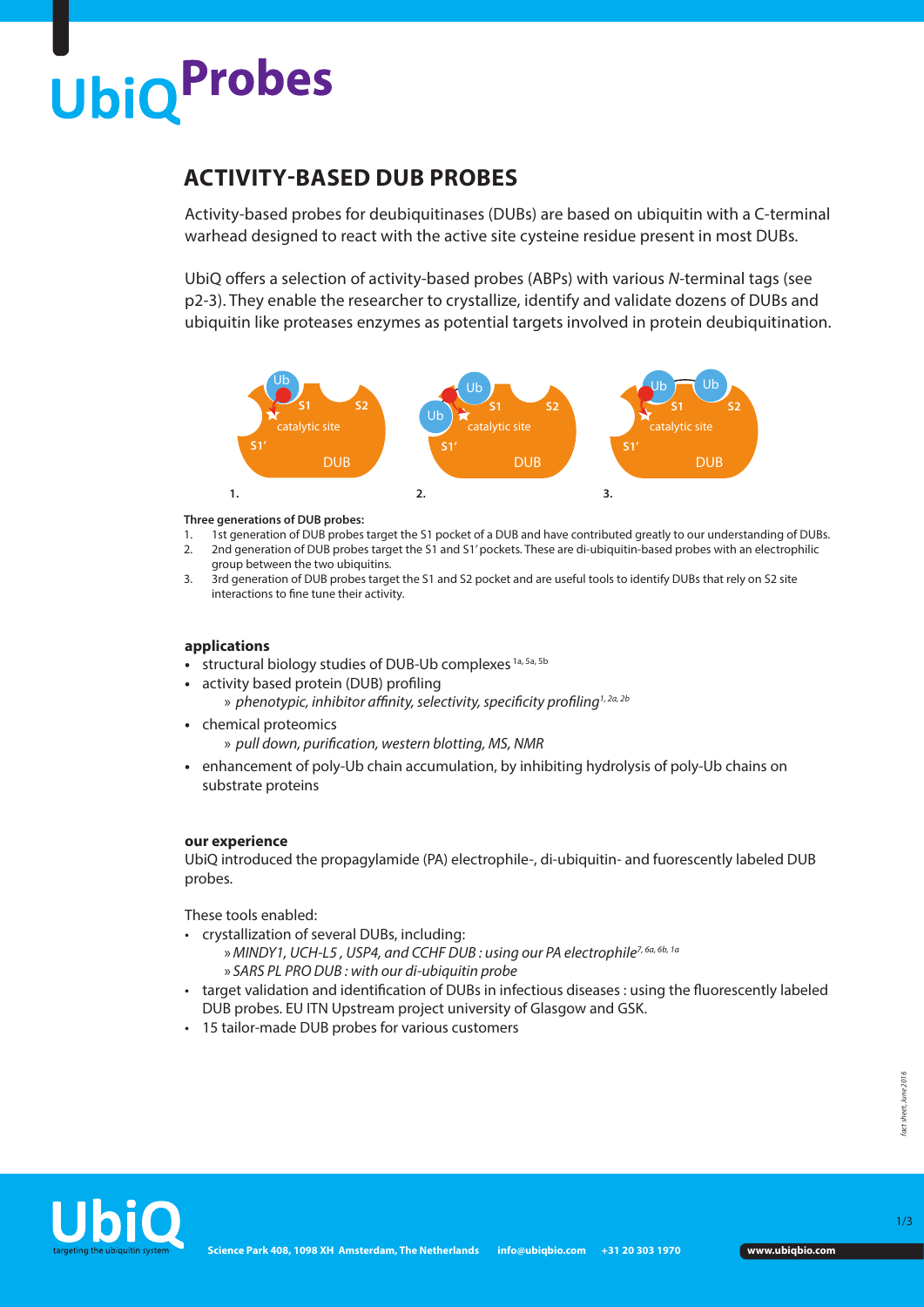## **UbiQProbes**

## **ACTIVITY-BASED DUB PROBES**

UbiQ's wide selection of activity-based DUB probes consists of various electrophiles, substrates and *N-* terminal tags. In addition there is the option to order tailor-made activity based probes.



#### **electrophiles**

UbiQ offers three different electrophiles: propargylamide (PA or Prg), vinylmethyl ester (VME) and vinylsulfone (VS). All are irriversibe DUB inhibitors and together these target all major DUB families.

|                              | <b>PA/Pra</b>                                                                           | <b>VME</b>   | VS           |
|------------------------------|-----------------------------------------------------------------------------------------|--------------|--------------|
| <b>Target</b><br><b>DUBs</b> | OTU, USP, UCH, MINDY* and Machado-Josephin Do-<br>$1$ main <sup><math>1***</math></sup> | USP and UCH  | USP and UCH  |
| Linkage                      | irreversible, covalent linkage can be cleaved by acid<br>treatment                      | irreversible | irreversible |

\* a recently discovered DUB family see ref 7

\*\* according to a proteomics study the PA probes also target DUBs of the Machado-Josephin Domain family.<sup>1</sup>

#### **substrate context3**

It is now possible to investigate your DUB with a high level of substrate context. UbiQ offers probes with ubiquitin, sumo2, and distal and proximal ubiquitin context.



#### **NEW distal and proximal ubiquitin context**

*label DUBs in a linkage specific way*

- **•** target the S1, S1' and S2 DUB pockets
- **•** closely mimic the native di-ubiquitin structure
- **•** all di-ubiquitin linkages available

#### *N***-terminal tags**

| <b>TAMRA2a</b>                                                                                                               | Cy5 <sup>2a</sup>              | <b>Biotin<sup>2</sup></b>                             | HA <sup>2</sup>         |  |
|------------------------------------------------------------------------------------------------------------------------------|--------------------------------|-------------------------------------------------------|-------------------------|--|
|                                                                                                                              | fluorescence detection         | affinity tag                                          |                         |  |
| • fast (in-gel), sensitive, and distinct read-out<br>. no background labelling by cross reactivity as<br>seen in immunoblots |                                | • allows pull-down<br>• detection by western-blotting |                         |  |
| $\cdot$ exc 550 nm, abs 590 nm                                                                                               | $\cdot$ exc 625 nm, abs 670 nm | • strongest known non-<br>covalent interaction        | · influenza epitope tag |  |

#### *literature*

- 1 (a) Ekkebus et al. *J Am Chem Soc* **2013**, *135*, 2867. (b) Sommer et al. *Bioorg Med Chem* **2013**, *21*, 2511.
- 2 (a) de Jong et al. *ChemBioChem* **2012**, *13*, 2251. (b) Altun et al. *Chem Biol* **2011**, *18*, 1401.
- 3 (a) Mulder & El Oualid et al. *ChemBioChem* **2014**, *15*, 946. (b) El Oualid et al. *Angew. Chem. Int.* Ed. **2010**, *49*, 10149. 4 (a) Misaghi et al. *J. Biol. Chem*. **2005**, *280*, 1512. (b) Galardy et al. *Methods in Enzymolog*y **2005**, *399*, 120.
- 5 (a) Borodovsky et al. *Chemistry and Biolog*y **2002**, *9*, 1149. (b) Borodovsky et al. *EMBO* J. **2001**, *20*, 5187.
- 6 (a) Clerici, M., et al. Nat.Commun. 2014, 5, 5399. (b) Sahtoe, D.D. et al.Mol.Cell 2015, 57, 887
- (a) Rehman, A., et al. Mol Cell. 2016, 63, 1. (b) Bekes, M. et al. Mol Cell 2016, 62, 572<br>
For a complete list of references please we refer to the product group overview
- **For a complete list of references please we refer to the product group overview document.**



2/3